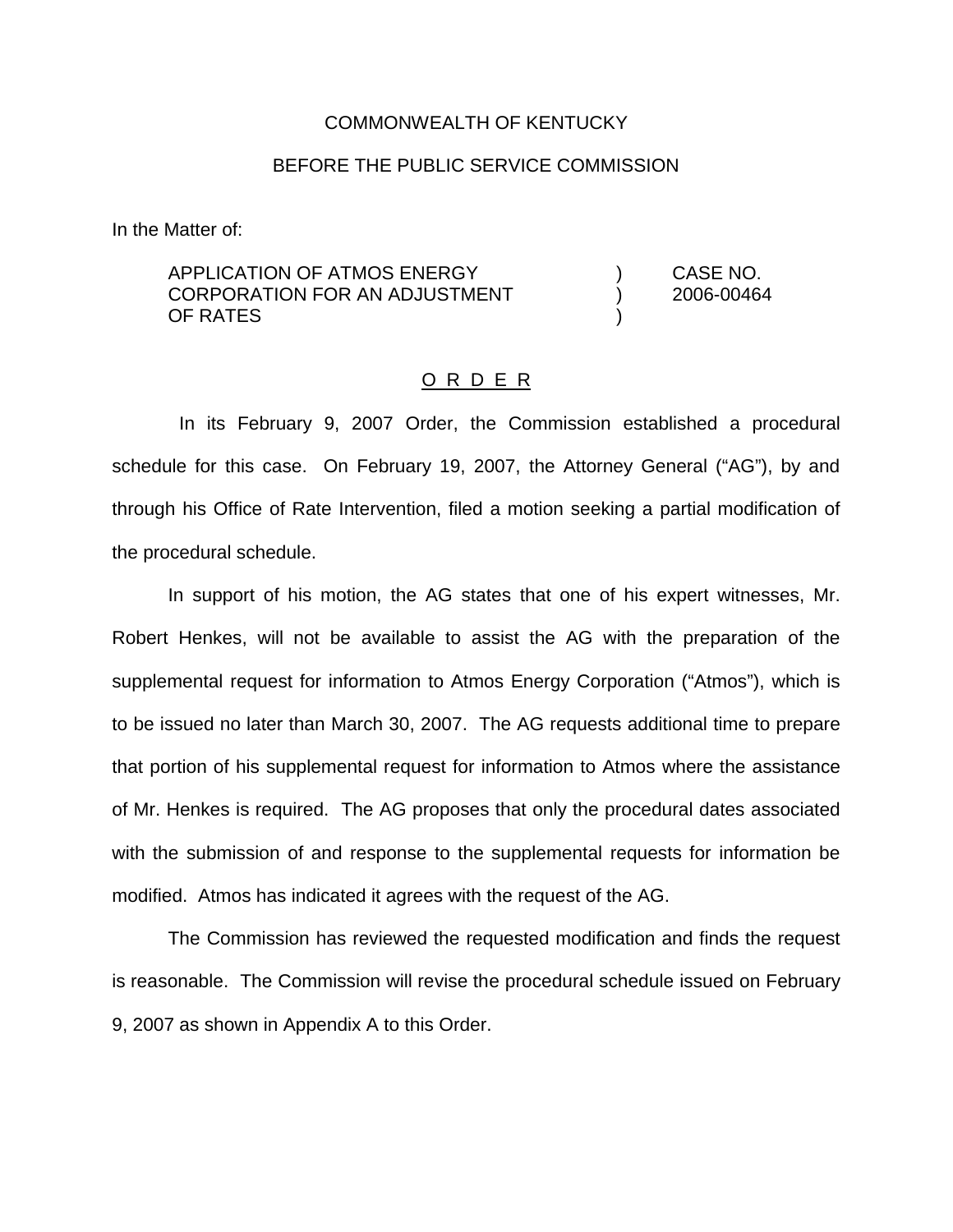IT IS THEREFORE ORDERED that:

1. The AG's request for modification of the February 9, 2007 procedural schedule is granted and the revised procedural schedule, set for in Appendix A, which is attached hereto and incorporated herein, shall be followed.

2. All other events detailed in the procedural schedule attached to the February 9, 2007 Order shall remain in force.

Done at Frankfort, Kentucky, this 27<sup>th</sup> day of March, 2007.

By the Commission

ATTEST:

**Executive Director**